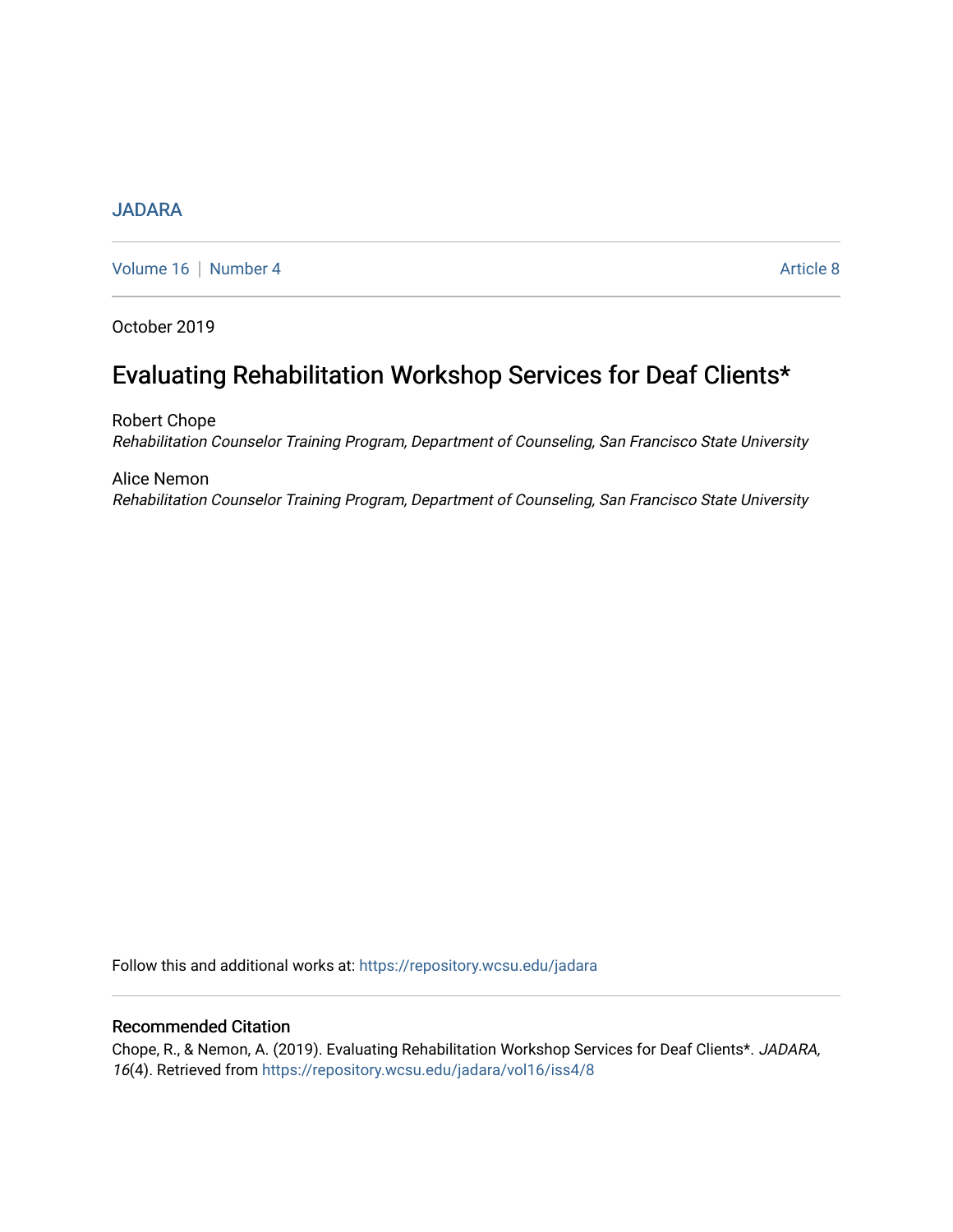#### A Review of the Literature

#### Robert Chope, Ph.D. Alice Nemon, D.S.W. Rehabilitation Counselor Training Program Department of Counseling San Francisco State University San Francisco, California

The San Francisco Community Rehabili tation Workshop's (CRW) Project for the Deaf has attempted to provide a model voca tional rehabilitation program for deaf clients in California. The authors assisted at CRW in the evaluation of their direct services.

Throughout the development and im plementation of the CRW evaluation, the authors reviewed a number of models pre sented in the evaluation literature. There was evidence in the literature that goal oriented approaches were most frequently used in rehabilitation program evaluation. A number of authors believed that the criti cal issue in evaluation was the determination and clarification of objectives since so much of the focus of evaluation lies with the extent to which objectives and goals are met. Others pointed out that rehabilitation evaluation should assess the extent to which the achieve ment of program objectives can be attributed to activities performed in the program.

Since the authors have completed a large scale evaluation of workshop services for deaf clients, they believed that they could produce some useful recommendations for others who might be carrying out similar evaluations by pinpointing some evaluation issues and indicating where these issues have been discussed in the deafness literature.

Literature was searched to aid in deter

mining the state of the art in the evaluation of deaf rehabilitation workshops and pro grams. Because so few rehabilitation work shop programs for deaf persons exist nation wide, there is obviously little information on the evaluation of such programs. Moreover, if other rehabilitation workshop programs have been developed, but have not been funded through the State or Federal Re habilitation Programs, chances are they have not been reported in the rehabilitation litera ture.

In 1973, Glenn and Thornton reviewed the literature on survey studies of the oc cupational conditions of deaf persons. They also reviewed the literature on demonstra tion projects which were conducted in con junction with existing rehabilitation facility programs. The review of demonstration studies focused upon programs whose clients were low achieving deaf youth. They in cluded studies at Morgan Memorial Inc., (Lawrence and Vescovi, 1967), Hot Springs Rehabilitation Center (Blake, 1970), St. Louis Jewish Vocational Service (Hurwitz, 1971) and the Chicago Jewish Vocational Service (CJVS, 1972). The conclusions of Clenn and Thornton from the literature re view were that "at least one-half of low achieving deaf young adults can be re habilitated (more properly, habilitated) with a core program of vocational and so-

1

<sup>\*</sup>This evaluation was supported by an interagency agreement (no. 62-06-4006) between the Department of Rehabilitation, State of California and San Francisco State University.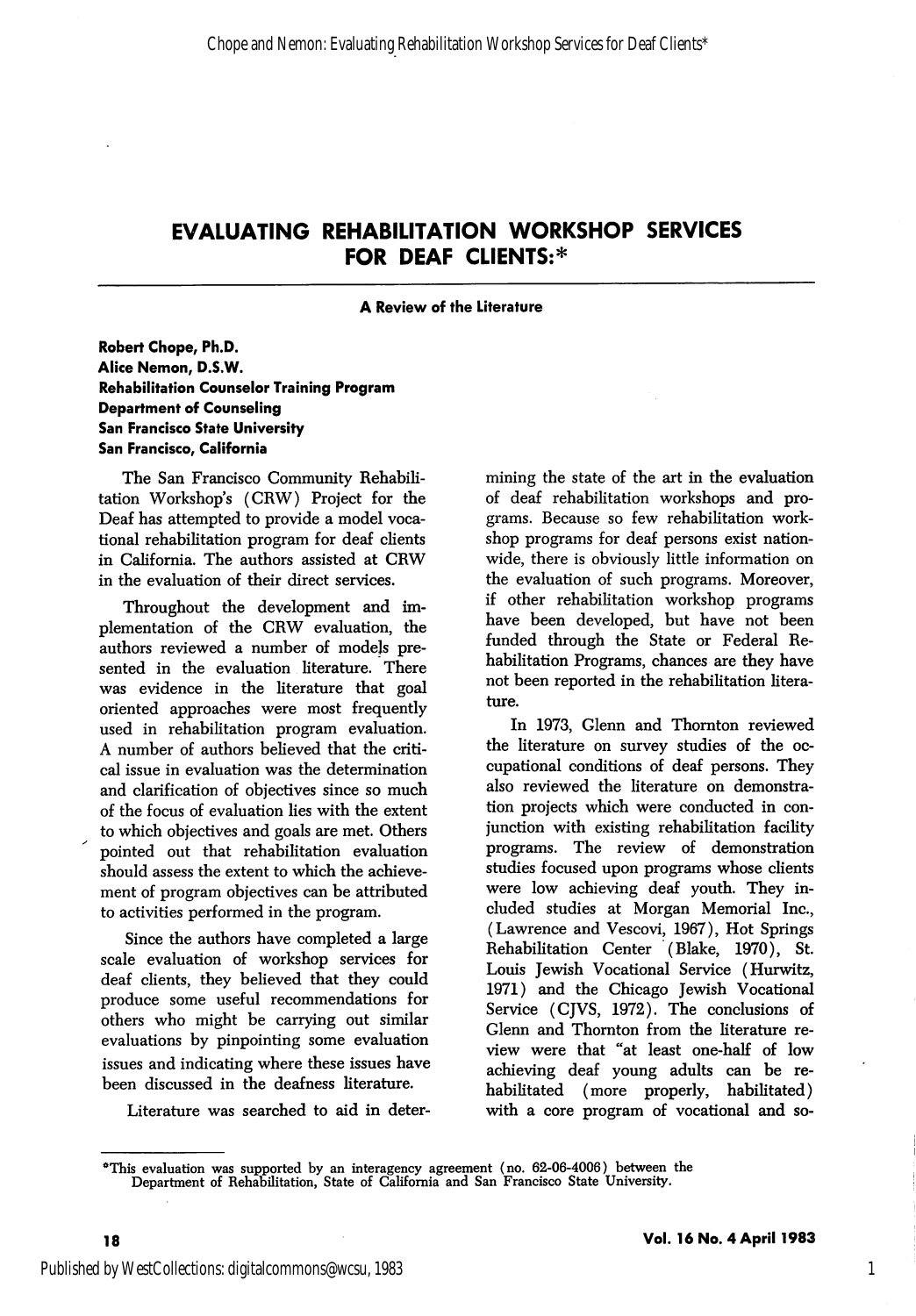cial services. But, a substantial number of deaf clients required more intensive services than are currently being provided. Poor com munication skills constituted the single most critical barrier to effective rehabilitation services and subsequent vocational and com munity adjustment" (N.P.G.).

There was apparently no attempt in this review or in the projects reviewed to address issues of program evaluation.

Glenn and Thornton (1973) interjected program evaluation in their own Hot Springs Rehabilitation Center Project. They indicated that one of the purposes of the project was to evaluate the effectiveness of a comprehen sive rehabilitation facility in rehabilitating severely handicapped deaf adults. This eval uation was carried out through client out come studies consisting of contacting the clients' DVR counselors and requesting basic information relating to the employment status of the clients. The results of three follow-up surveys taken during the third, fourth, and fifth years of the project showed that among all clients (including dropouts), one-half were in competitive employment working in mostly semi-skilled or unskilled areas. Upon looking only at graduates of the pro gram, it became clear that program compleition improves the clients' probability of placement in competitive employment; twothirds of the program graduates were com petitively employed.

Glenn and Thornton (1973) reported that 55% of the deaf clientele served at the Hot Springs Project completed their programs and 50% of the non deaf disabled clients com pleted their programs. Their final report suggested the following:

The major problem of programs of this nature for the deaf is communication skills and a remedial program to upgrade his/her deficiencies are important vital components of the multiply handicapped deaf individual's rehabilitation program.

The critical components of a success ful rehabilitation for multiply handicap ped deaf clients include: an appropriate and flexible vocational evaluation; a broad in-depth program of personal, so cial, and work adjustment services; edu cational and special tutoring in communi cation skills building; recreation services; individual and group counseling; a structured independent living program; job skills training; and services directed to ward job readiness and preparation for placement.

Since multiply handicapped deaf clients have been denied the opportuni ties or failed to develop academically, socially, and vocationally, provisions must be made by facilities to implement a broad range of adjustment services if rehabilitation continues to serve the deaf client. This project clearly showed that the multiply handicapped deaf client can be prepared through class room instructions at a "Practicum'' to live independently in the community. Since this important service component its implementation opens new horizons is often neglected, it is emphasized that for the deaf (N.P.G.).

Although the Glenn and Thornton work was rich with ideas, recommendations, and suggestions, it did not provide a comprehen sive system of evaluating service provisions for deaf clients. Only the follow-up studies they made resemble what is traditionally meant by program evaluation.

In the last few years, two major docu ments have been developed for the area of deafness programming. The first is Deaf Evaluation and Adjustment Feasibility (Watson, 1976) which sets forth guidelines for work evaluation and adjustment feasibi lity of deaf persons. This work was done in cooperation with the Region IV Task Force on Vocational Evaluation of Deaf Persons. The second is the Model State Plan for Voca tional Rehabilitation of Deaf Clients (Schein, 1977) which was developed in conjunction with the CSAVR Committee on Services for the Deaf. The Model State Plan presents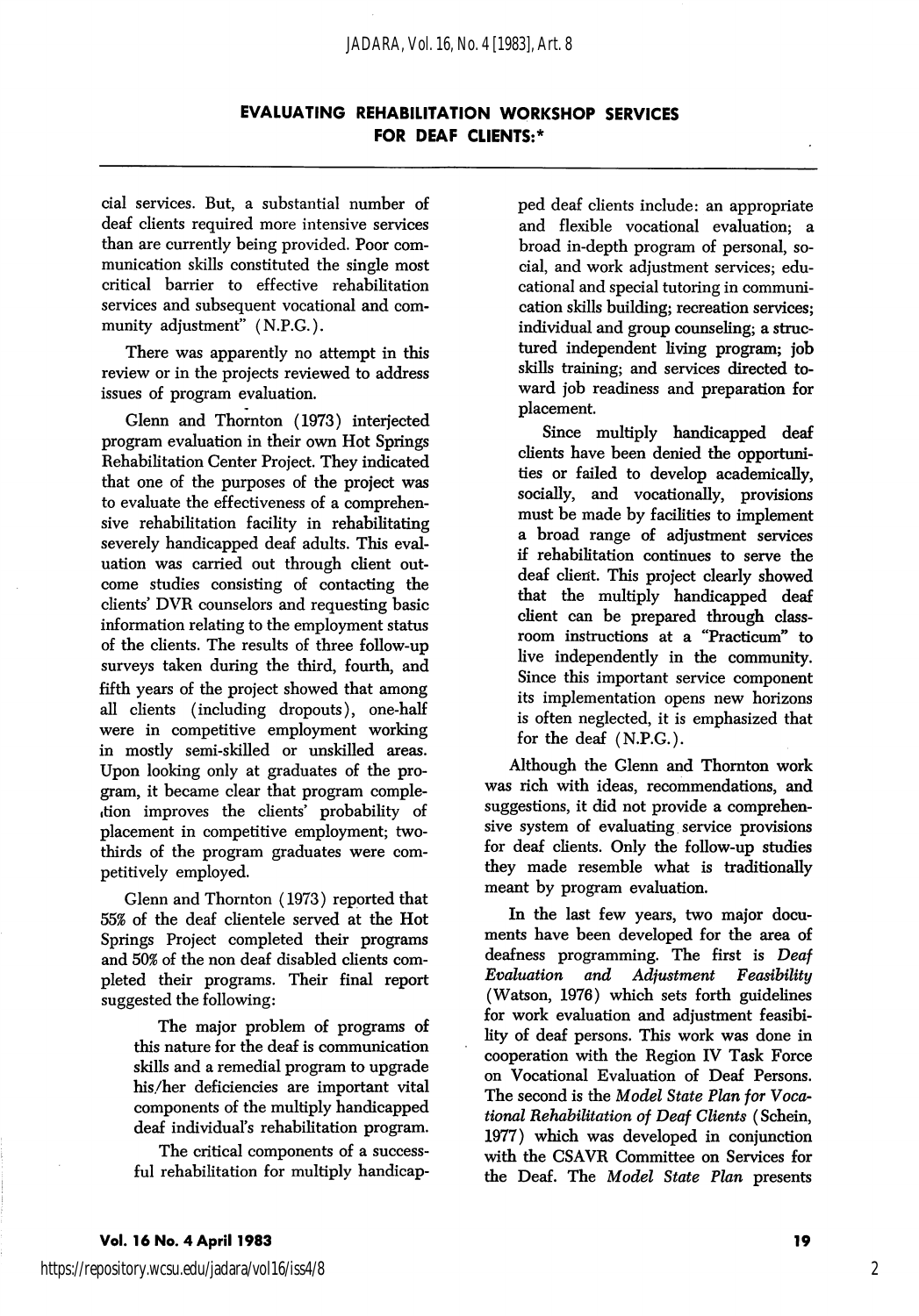guidelines for deafness rehabilitation pro gram evaluation as an integral part of pro gram development.

Nevertheless, and with due recognition of the problems inherent in collecting bio graphical data on deaf individuals, the Re gion IV Task Force did set forth recommen dations for the data base requirements in workshops with a deaf population. These guidehnes consist of seven broad information categories that are considered central to the initial assessment of deaf clients. These in clude: personal data, medical information, ophthalmological and optometric informa tion, audiological and otological information, educational information, communication skills, and narrative referral information.

Yet even with these recommendations, the Model State Plan warns that over-emphasis upon intake details may delay and frustrate the deaf client. The Task Force suggests a general rule of thumb, namely, that each multihadicapped deaf client must be evalu ated as a whole person and to the fullest extent possible.

The situation whereby few program eval uation studies have been developed in the deafness field has left deafness researchers in a technical quandary. Evaluation studies have been so scant in the field that institu tional pohcies, organization and manpower development, research designs, data collec tion strategies, and service delivery itself have been developed or taken place with little guidance from evaluation research. A recent evaluation report by Clarkson and Ostrander (1977) of a program of basic job skills and basic education for the adult deaf and severely hard of hearing used only sim ple descriptive information in evaluating their program. When evaluation strategies have been employed they have been taken from areas of vocational rehabilitation that are outside of deafness programming.

Presumably a number of explanations can be offered as to why there has been so little sophisticated evaluation of programs for deaf clients. Wincenciak (1976) provides a most articulate explanation. She points out that deaf rehabilitation programs are a very new, experimental phenomenon and for those in charge of creating workshops from scratch, the idea of program evaluation may appear to be extremely difficult and vague. She says:

To (the vocational rehabilitation coun selor or facility person specializing in obtaining and providing services to deaf and hearing impaired individuals) ac countability and occasionally goal-setting may be little more than terms that one hears at general rehabilitation confer ences or administrative meetings or something required by the model state plan for rehabilitation of the deaf. It is only natural that these concepts may seem far removed to the specialist work ing with deaf persons . The specialist in deafness may have never really given thought to developing and implementing a' system of goal setting or program evaluation for his clients (pp. 25-26).

From this statement, Wincenciak goes on to describe one of the most well-developed models of program evaluation of services to the deaf in rehabilitation literature. Her article describes a goal oriented rehabihtation center, the Comprehensive Services for the Adult Deaf (CSAD) Program serving the greater Cleveland area. Approximately 125 clients are served there per year; most of the clients are profoundly deaf adults between the ages of 20 and 35 with limited education and poor communication skills. With technical assistance provided by con sultants, a model for program evaluation at CSAD was developed and implemented. The system existed on two separate levels. The first level was concerned with the evaluation of an individual client's progress in the pro gram. The second level focused upon the evaluation of the effectiveness and efficiency of the total program. Goal setting and "Program Evaluation Review Technique" (PERT) charting were utilized to monitor specific client change and development. Goal setting and the specification of indica-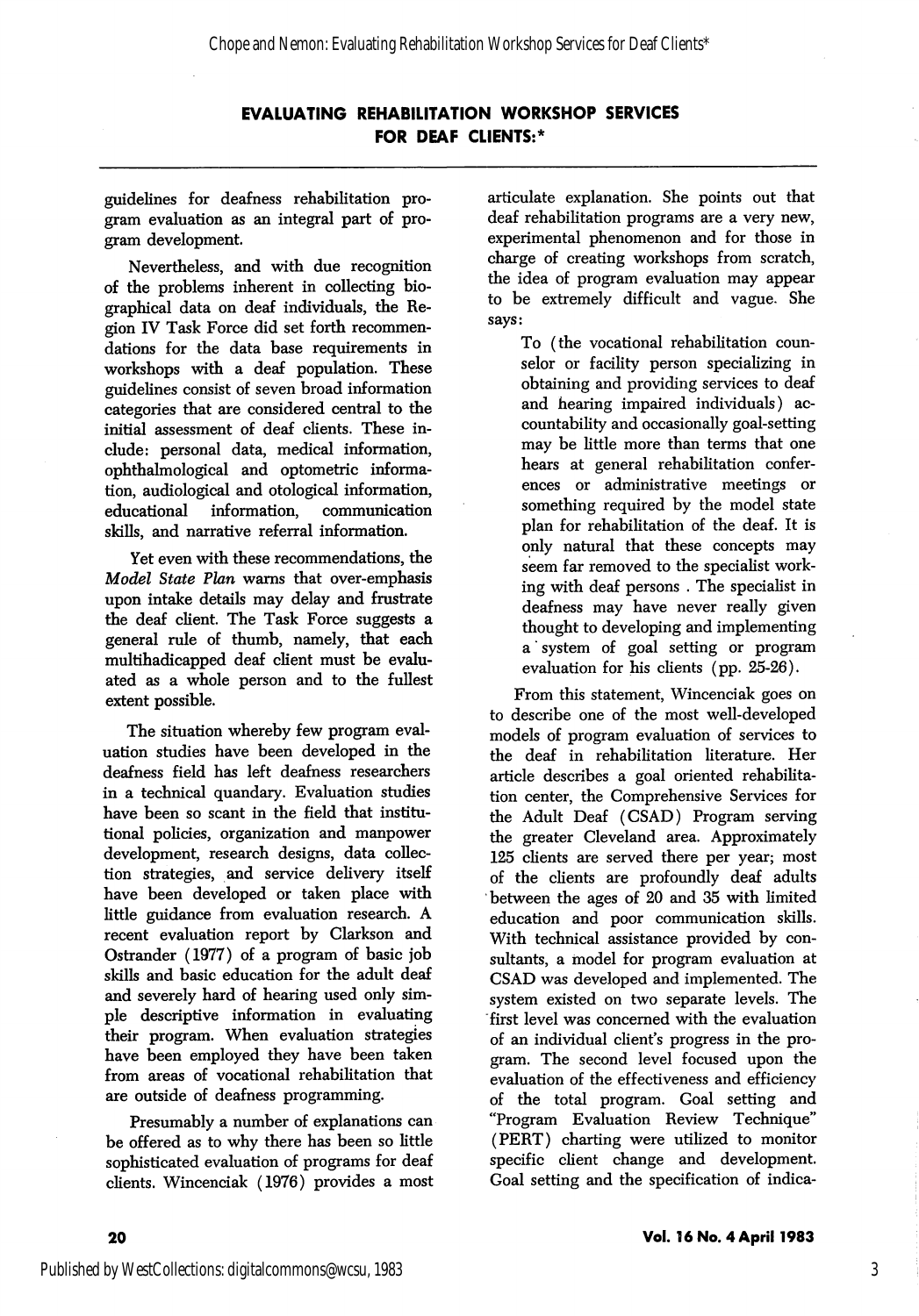tors for completion of each of the goals were used to create the program evaluation system. In addition, this program evaluation system had a means of obtaining and report ing the information necessary to make judge ments about progress made toward the stated objectives. Moreover, the entire goal setting model was also applied to the process of staff performance appraisal.

The CSAD program is an efficient system of program evaluation which makes case flow analysis simple. CSAD devised a way to con trol the flow of information; "a system of making daily, weekly, and monthly reports of the number of clients served and the serv ices provided . . . (and a) daily log was created to assess time spent by staff in vari ous . . . activities'' (Wincenciak, 1976, p. 29). The benefits of such careful record-keeping are obvious to any service provider. To quote Wincenciak (1976):

At any given time, the supervisor has at his disposal the client records (complete with goals, expected and actual outoutcomes ), the individual staff member's objectives, the overall program objec tives, financial records, daily staff logs, program statistics — all of which become tools for him to utilize in making both daily and long-term plans and decisions (pp. 30-31).

The eventual goal of this sort of model is the establishment of a comprehensive sys tem for obtaining, recording, storing, retriev ing, and, above all, utilizing information about the client. The payoff is in increased predictability of client rehabilitation out comes.

Another method of program evaluation that has been utilized in rehabilitation has been the calculation of benefit/cost ratios. Basically this ratio represents the amount of return per unit of investment. For example, a benefit cost ratio of 15/1 means that for every dollar invested there is a \$15 return.

In the field of rehabilitation, like every where else, financial accountability is a con cern. However socially desirable a program may seem, it eventually should earn the economy more than it uses up. The way the benefit/cost ratio is usually determined in a rehabilitation program is:

| benefit | client's increased earnings |
|---------|-----------------------------|
| costs   | program costs               |

The Rehabilitation Act of 1973 mandated a study of the needs of severely disabled peo ple. A comprehensive needs study was pub lished in 1975 (Urban Institute). One aspect of severe disability considered for this Study was benefit/cost analysis. The study's find ings have direct implications for deafness rehabilitation services:

1. In Fiscal Year 1972 the average bene fit/cost ratio for the total rehabilitation population was 20.37/1.

2. The average benefit/cost ratio for severely disabled was 11.12/1.

3. The average benefit/cost radio for deaf persons with no speech was 13.61/1.

4. The average benefit / cost ratio for deaf persons with speech was 8.07/1 (N.P.G.).

The figures above show that:

1. On the average, the benefit/cost ratio for the total rehabilitation population was about twice that of the severely disabled population.

2. Deaf persons with no speech had a higher rate of return than did severely dis abled in general . .. in fact, they had the highest benefit/cost ratio of all the severely disabled.

3. Deaf persons with no speech had a much higher benefit/cost ratio than those with speech.

4. Persons aged 20-24 years old had the highest return of any age group.

According to the study, prevocationally deaf clients came out ahead because they were younger, "with higher earnings at closure, more change in the number with earnings, more with earnings at closure, and lower average service costs than clients with other severe disabilities" (Urban Institute, 1975, N.P.G.).

#### Vol. 16 No. 4 April 1983 <sup>21</sup>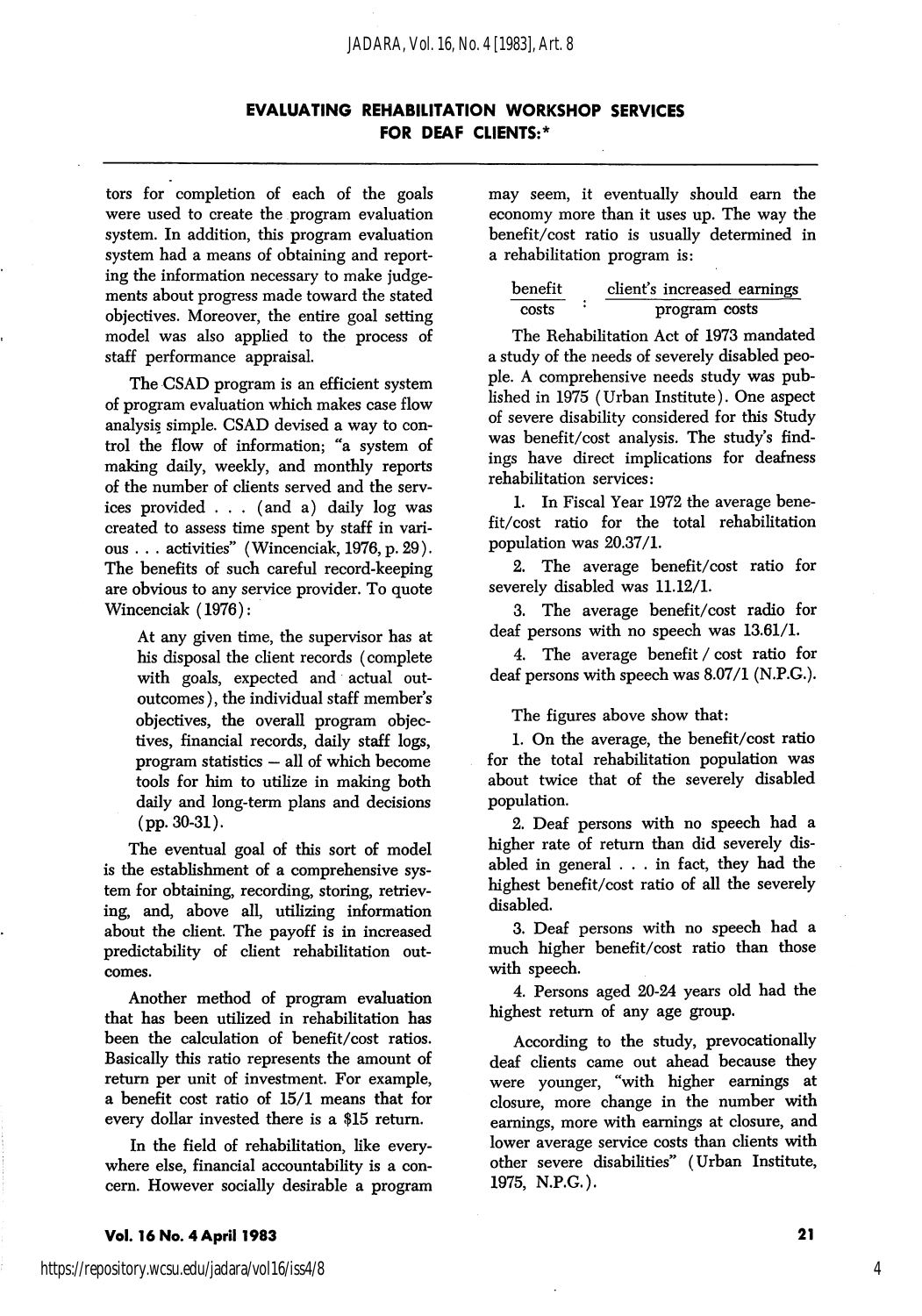Benefit/cost figures may be another ap propriate way to comparatively evaluate deaf programs. The problem with these fig ures is that they are difficult to translate into program change strategies. In addition, there are now so many formulas available to calculate the benefit/cost ratios that com paring workshop figures with national fig ures may be misleading. They are probably best used to assist a program in examining itself over a period of months or years.

Our literature review has pointed out the many difficulties in addressing evalua tion of rehabilitation programs in general, as well as those that specifically serve deaf clients. The majority of follow-up studies in vocational rehabilitation have operationalized rehabilitation impact and benefit sustention by using two variables, the percentage of rehabilitants still working at follow-up and the change in rehabilitants' means earnings between closure and follow-up. This has occurred for several reasons. First, the cur rent reporting system of the state-federal VR program often collects scant data beyond single indices of work status and economic gains. Second, the many attempts to validly measure outcomes other than employment status have failed. Yet, few would argue that the value of a rehabilitation workshop is solely vocational. Obviously, progress in other areas may be as or more beneficial. However, no one has been able to reliably and objectively measure these "extra-voca tional" benefits.

The unreliability of extra vocational measures when applied to hearing clients may, in fact, become more pronounced when applied to deaf clients. Hence, the general impression is that some sort of goal oriented approach will yield the most reliable measure of client outcomes. In addition, Bolton (1972) has shown that improved vocational func tioning may be independent of psychological adjustment. Therefore, we cannot assume that improved psychological functioning is prerequisite to or necessarily a concommitant of vocational success.

#### Conclusions and Recommendations:

In conclusion, the investigators have be come aware of many of the difficulties in measuring the effectiveness and efficiency of services provided to the deaf. On the basis of their literature review, the follow ing issues have been identified.

1. Goal oriented approaches should be used both for program evaluation and client evaluation. Program and client objectives should be clarified so that an evaluation can examine the extent to which achievement of the objectives can be attributed to activities performed in the program.

The authors developed an evaluation pro gram with the mission, goals, and objectives of CRW firmly in mind and in so doing worked in a coordinated and consultative manner with the management and staff of CRW. The CRW personnel were brought into the evaluation process from the initial preparation of this project's proposal partly because of the philosophy of the investiga tors, but also because there is some evidence that involving service delivery personnel in the evaluation process leads to improved quality and efficiency of services.

2. Vescovi (1974) pointed out that effec tive service delivery to deaf persons calls for a deliberate attempt to monitor and guide and to set standards and criteria of performance for those who are given or assume the responsibility for serving deaf people. Accordingly, SFSU believed that taking ambiguity and uncertainty out of the evaluation process through the involvement of the CRW personnel would allow them to understand how goals are developed and how progress is measured and would ulti mately lead to their own performance im provement as they saw the value of evaluat ing themselves.

The coordinator of the program should be assisted in using data to set performance standards. Use of a goal setting approach can help to evaluate staff performance by observing how well goals are being met by